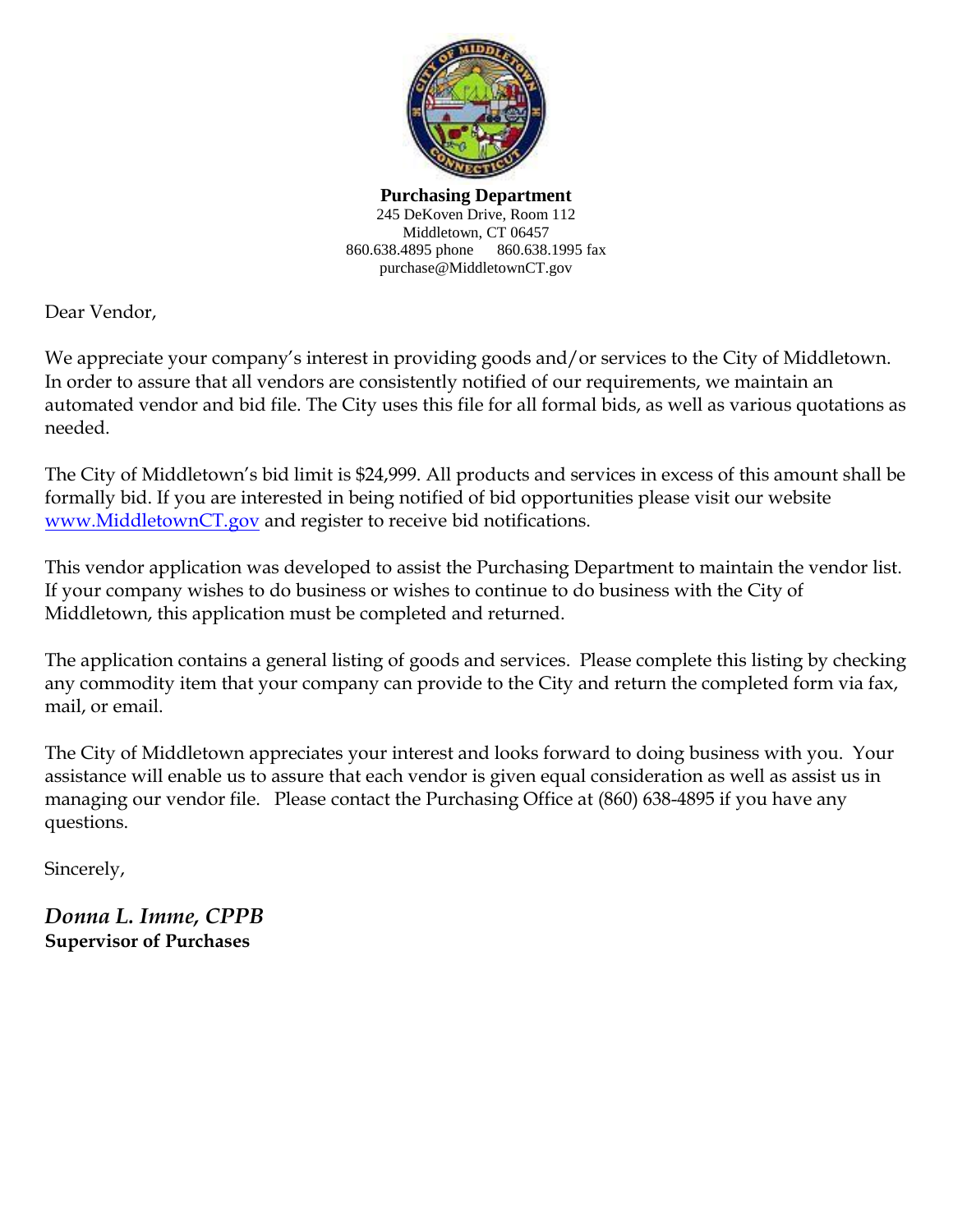## **NEW VENDOR (circle) Yes or No EXISTING VENDOR #\_\_\_\_\_\_\_\_\_\_\_\_\_\_**

## **CITY OF MIDDLETOWN VENDOR APPLICATION PURCHASING DEPARTMENT**

**245 DeKoven Drive Fax: 860-638-1995** 

**Room 112 Telephone: 860-638-4895 Middletown, CT 06457 Email: purchase@middletownct.gov**

| PLEASE NOTE: All of the information below is REQUIRED. Please do not leave any information blank. Thank you.                                                                                                                                                             |                                       |                                                  |             |
|--------------------------------------------------------------------------------------------------------------------------------------------------------------------------------------------------------------------------------------------------------------------------|---------------------------------------|--------------------------------------------------|-------------|
|                                                                                                                                                                                                                                                                          |                                       |                                                  |             |
|                                                                                                                                                                                                                                                                          |                                       |                                                  |             |
| 3. Mailing Address:                                                                                                                                                                                                                                                      |                                       | 4. Payment Address (If different from Item #3):  |             |
| Address                                                                                                                                                                                                                                                                  |                                       | Address                                          |             |
| City, State and Zip                                                                                                                                                                                                                                                      |                                       | City, State and Zip                              |             |
| 5. Taxpayer Identification Number (TIN)                                                                                                                                                                                                                                  |                                       |                                                  |             |
| Enter your TIN in the appropriate box below. The TIN provided must match the name given on Item #1.<br>For an individual, this number would be your social security number (SSN).<br>For other entities, this number would be your Employer Identification Number (EIN). |                                       |                                                  |             |
| <b>Social Security Number</b><br>or                                                                                                                                                                                                                                      | <b>Employer Identification Number</b> |                                                  |             |
|                                                                                                                                                                                                                                                                          |                                       | the control of the control of the control of the |             |
| 6. Type of Organization:<br>(Please Check One)                                                                                                                                                                                                                           | Individual / Sole Proprietor          |                                                  |             |
|                                                                                                                                                                                                                                                                          | <b>Limited Liability Company</b>      |                                                  |             |
|                                                                                                                                                                                                                                                                          | Corporation                           | <b>Non Profit</b>                                |             |
| 7. Contact Information                                                                                                                                                                                                                                                   |                                       |                                                  |             |
| <b>Contact Name:</b>                                                                                                                                                                                                                                                     | Title:                                |                                                  |             |
|                                                                                                                                                                                                                                                                          |                                       |                                                  |             |
|                                                                                                                                                                                                                                                                          |                                       |                                                  |             |
| Website:                                                                                                                                                                                                                                                                 |                                       |                                                  |             |
| SIGN HERE: I hereby certify that the above information is correct.                                                                                                                                                                                                       |                                       |                                                  |             |
| <b>Print or Type Name &amp; Title</b>                                                                                                                                                                                                                                    |                                       | <b>Signature</b>                                 | <b>Date</b> |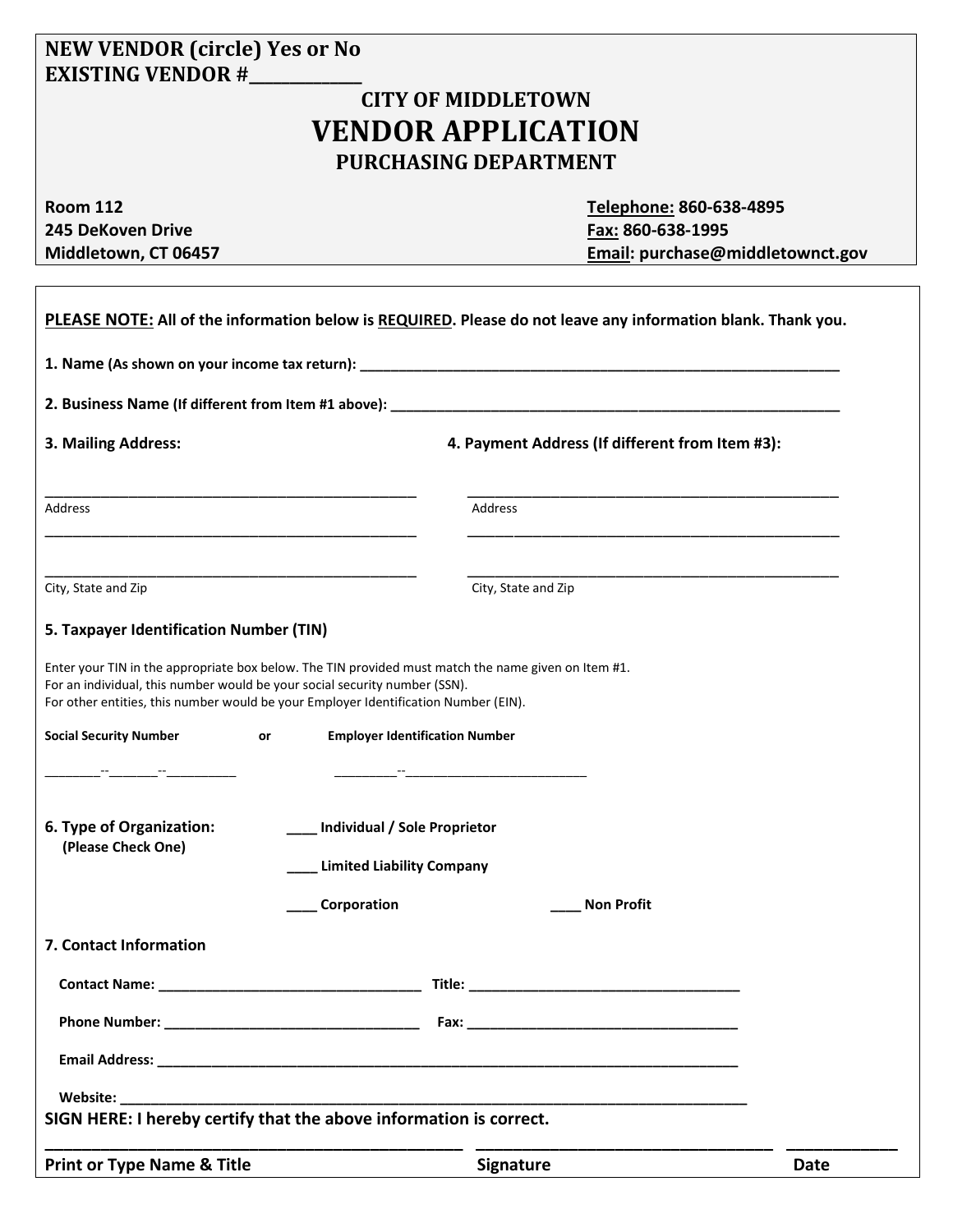## **COMMODITY CLASS LIST**

## **PLEASE PLACE A CHECKMARK BY THE ITEMS YOU ARE INTERESTED IN SUPPLYING.**

| 005 Abrasives                                                | 220 Controlling, Indicating, Measuring, Monitoring, &       |
|--------------------------------------------------------------|-------------------------------------------------------------|
| 010 Acoustical Tile, Insulating Materials, and Supplies      | Recording Instruments and Supplies                          |
| 015 Addressing, Copying, Mimeograph, & Spirit                | 225 Coolers, Drinking Water                                 |
| Duplicating Machine Supplies: Chemicals, Inks, Paper, Etc.   | 232 Crafts, General                                         |
| _019 Agricultural Crops & Grains including Fruits, Melons,   | 233 Crafts, Specialized                                     |
| Nuts and Vegetables                                          | 240 Cutlery, Dishes, Flatware, Glassware, Trays, Utensils,  |
|                                                              |                                                             |
| 020 Agricultural Equipment, Implements, and Accessories      | and Supplies                                                |
| 022 Agricultural Implement and Accessory Parts               | 245 Dairy Equipment and Supplies                            |
| 025 Air Compressors and Accessories                          | 250 Data Processing Cards and Paper                         |
| 031 Air Conditioning, Heating, and Ventilating: Equipment    | 255 Decals and Stamps                                       |
| Parts and Accessories (see related items in Class 740)       | 260 Dental Equipment and Supplies                           |
| 035 Aircraft and Airport, Equipment, Parts and Supplies      | 265 Draperies, Curtains, & Upholstery Material (Including   |
| 037 Amusement, decorations, entertainment, toys, etc.        | Automobile Upholstery Material)                             |
| 040 Animals, Live: Bees, Dogs, Fish, Livestock, and Poultry  | 269 Drugs and pharmaceuticals                               |
| 045 Appliances and Equipment, Household Type                 | 270 Drugs, Pharmaceuticals and Biologicals (for Human       |
| <b>050 Art Equipment and Supplies</b>                        | Therapeutic use)                                            |
| 052 Art Objects                                              | 271 Drugs, Pharmaceuticals, & sets (for large-volume        |
| 055 Automotive Accessories - Automobiles, Buses, Trucks, Etc | Administration, Infusion, Irrigation, & Tube Feeding)       |
| 060 Automotive Maintenance Items, Repair &                   | 280 Electrical Cables and Wires (not Electronic)            |
| <b>Replacement Parts</b>                                     | 285 Electrical Equipment & Supplies (except Cable & Wire)   |
| <b>065</b> Automotive Bodies Accessories, and Parts          | 287 Electronic Components, Replacement Parts, and           |
| 070 Automotive Vehicles & Related Transportation Equip       | Accessories: & Miscellaneous Electronic Equipment           |
| 075 Automotive Shop Equipment and Supplies                   | 290 Energy Collecting Equipment & Accessories: Solar & Wind |
| 080 Badges, Emblems, Name Tags and Plates, Jewelry, etc.     | 295 Elevators, Building Type                                |
|                                                              |                                                             |
| 085 Bags, Bagging, Ties, and Erosion Control Equipment       | 300 Embossing and Engraving                                 |
| 090 Bakery Equipment, Commercial                             | 305 Engineering Equipment, Surveying Equipment,             |
| 095 Barber and Beauty Shop Equipment and Supplies            | Drawing Instruments, and Supplies                           |
| 099 Policy manuals                                           | 310 Envelopes, Plain or Printed                             |
| 100 Barrels, Drums, Kegs, and Containers                     | 315 Epoxy Based Formulations for Adhesives, Coatings,       |
| 105 Bearings (except Wheel Bearings & Seals-see 060)         | and Related Agents                                          |
| 110 Belts, Conveyer, Elevator, Power Transmission & V-Belts  | 318 Fare Collection Equipment and Supplies                  |
| 115 Biochemicals, Research                                   | 320 Fastening, Packaging, Strapping, Tying Equipment        |
| 120 Boats, Motors, and Marine and Wildlife Supplies          | 325 Feed, Bedding, Vitamins and Supplements for Animals     |
| 125 Bookbinding Supplies                                     | 330 Fencing                                                 |
| 135 Bricks, Stone, Other Clay Products, Refractory Materials | 335 Fertilizers and Soil Conditioners                       |
| 140 Broom, Brush, Mop Manufacturing Machinery & Supplies     | 340 Fire Protection Equipment and Supplies                  |
| 145 Brushes (not otherwise classified)                       | 345 First Aid and Safety Equipment and Supplies             |
| 150 Builder's Supplies                                       | (except Nuclear and Welding)                                |
| 155 Buildings and Structures: Fabricated and Prefabricated   | 350 Flags, Flag Poles, Banners, and Accessories             |
| 160 Butcher Shop and Meat Processing Equipment               | _360 Floor Covering, Floor Covering Installation and        |
| 165 Cafeteria and Kitchen Equipment, Commercial              | Removal Equipment, and Supplies                             |
| 175 Chemical Laboratory Equipment and Supplies               | 365 Floor Maintenance Machines, Parts, and Accessories      |
| 180 Chemical Raw Materials (in Large Quantities Primarily    | 370 Food Processing and Canning Equipment and Supplies      |
| for Manufacturing Janitorial and Laundry Products)           | 375 Foods: Bakers Products (Fresh)                          |
| 190 Chemicals and Solvents, Commercial (in bulk)             | 380 Foods: Dairy Products (Fresh)                           |
| 192 Cleaning Compositions, Detergents, Solvents              | 385 Foods: Freeze-Dried, Frozen and Prepared Ready-to-Eat   |
| And Strippers (Prepackaged)                                  | 390 Foods: Perishable                                       |
|                                                              |                                                             |
| 193 Clinical Laboratory Reagents and Tests (Blood Grouping,  | 393 Foods: Staple Grocery and Grocer's Miscellaneous        |
| Diagnostic, Drug Monitoring, etc.)                           | 395 Forms, Continuous: Computer Paper, Form Labels,         |
| 195 Clocks, Timers, Watches, Watchmakers' Tools & Equip.     | Snap-Out Forms, and Folders for Forms                       |
| 200 Clothing, Apparel, Uniforms, and Accessories             | 400 Foundry Castings, Equipment, and Supplies               |
| 204 Computer Hardware / Peripherals for Microcomputers       | 405 Fuel, Oil, Grease and Lubricants                        |
| 205 Computers & Information Processing Systems: Hardware     | 410 Furniture: Health Care and Hospital Facility            |
| Items, Software, Peripherals, Related Materials              | 415 Furniture: Laboratory                                   |
| 206 Hardware/peripherals for Mini & Mainframe Computer       | 420 Furniture: Cafeteria, Chapel, Dormitory, Household,     |
| 207 Computer accessories and supplies                        | Library, Lounge, School                                     |
| 208 Preprogrammed Computer software for microcomputers       | 425 Furniture: Office                                       |
| 209 Preprogrammed software - mini & mainframe computers      | 430 Gases, Containers, Equipment: Laboratory, Medical and   |
| 210 Concrete & Metal Culverts, Pilings, Pipe, Septic Tanks   | And Welding                                                 |
| and Supplies                                                 | 435 Germicides, Cleaners, and Related Sanitation Products   |
|                                                              | For Health Care Personnel                                   |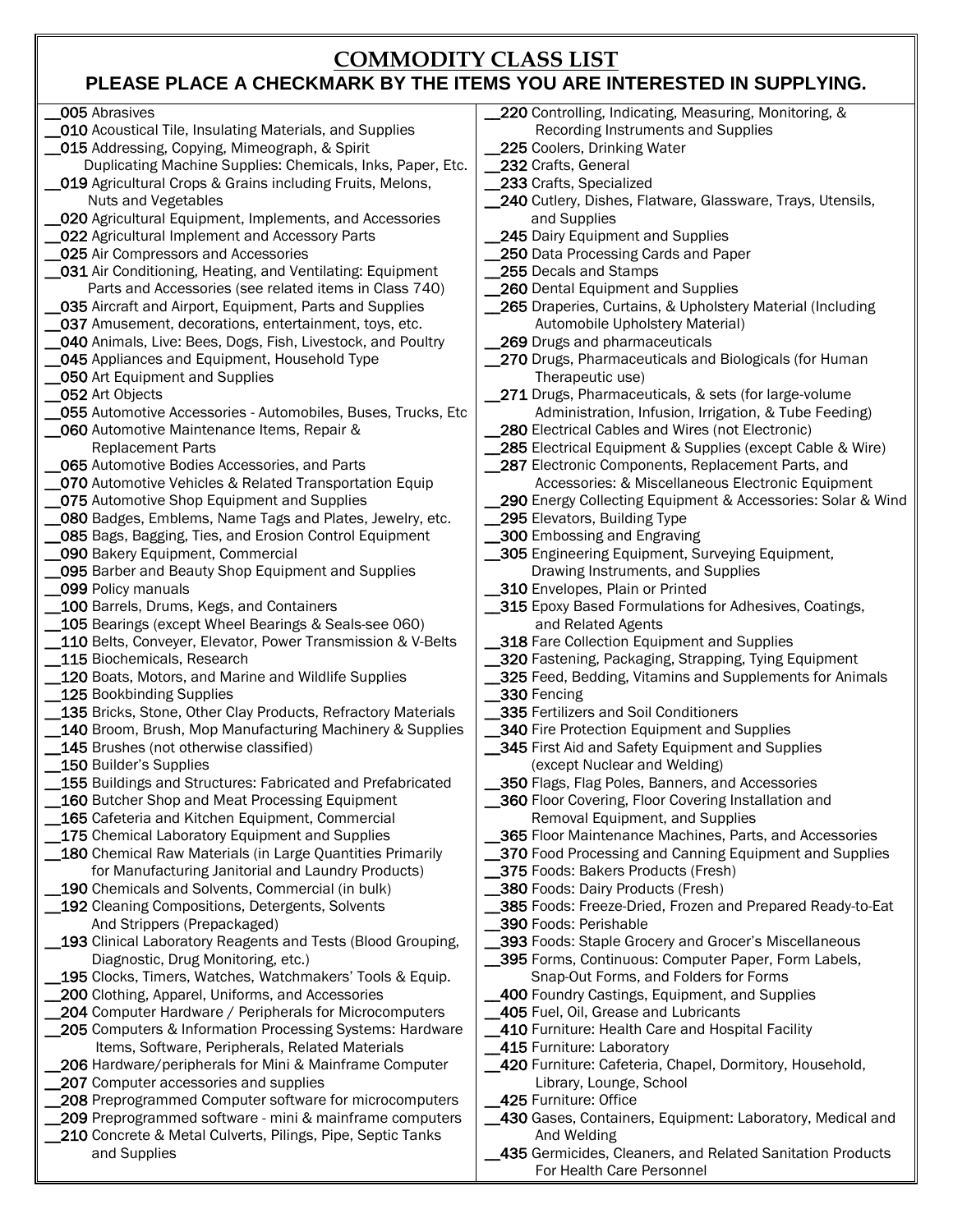| 440 Glass and Glazing Supplies                                   | 685 Poultry Equipment and Supplies                             |
|------------------------------------------------------------------|----------------------------------------------------------------|
| 445 Powered and Non-Powered Hand Tools, & Accessories            | 690 Power generation equipment, accessories, and supplies      |
| 450 Hardware and Related Items                                   | 691 Power transmission equipment-electrical, Mechanical        |
| 460 Hose, Accessories and Supplies: Industrial,                  | Air and Hydraulic                                              |
|                                                                  |                                                                |
| <b>Commercial and Garden</b>                                     | 700 Printing Plant Equipment and Supplies (except Papers)      |
| 465 Hospital / Surgical Equipment, Instruments, & Supplies       | 705 Printing Preparations: Etching, Photoengraving,            |
| _470 Hospital Equipment and Supplies: Mobility, Speech           | Typesetting, and Preparing Mats, Negatives, and Plates         |
|                                                                  |                                                                |
| Impaired, and Restraint Items                                    | 710 Prosthetic Devices, Hearing Aids, Auditory Testing         |
| 475 Hospital, Surgical, and Related Medical Accessories          | Equipment, Electronic Reading Devices, etc.                    |
| And Sundry Items                                                 | 715 Publications and Audiovisual Materials (Prepared           |
| 485 Janitorial Supplies, General Line                            |                                                                |
|                                                                  | Materials only, not Equipment, Supplies, or Production)        |
| 490 Laboratory Equipment and Accessories for General             | 720 Pumping Equipment and Accessories                          |
| Analytical and Research Use) Nuclear, Optical, Physical          | _725 Radio Communication, Telephone, & Telecommunication       |
| 493 Laboratory Equipment and Accessories: Biochemistry           | Equipment, Accessories, and Supplies                           |
|                                                                  |                                                                |
| Chemistry, Environmental Science, etc.                           | 730 Radio Communication and Telecommunication Testing,         |
| _495 Laboratory and Field Equipment and Supplies: Biology        | Measuring, & Analyzing Equipment, Accessories/Supplies         |
| Botany, Geology, Microbiology, Zoology, etc.                     | 735 Rags, Shop Towels, and Wiping Cloths                       |
|                                                                  |                                                                |
| 500 Laundry and Dry Cleaning Equipment, Accessories,             | 740 Refrigeration Equipment and Accessories                    |
| And Parts (Non-Agricultural Applications                         | 745 Road and Highway Building Materials (Asphaltic)            |
| 505 Laundry and Dry Cleaning Compounds and Supplies              | 750 Road and Highway Building Materials (not Asphaltic)        |
|                                                                  |                                                                |
| 510 Laundry Textiles and Supplies                                | _755 Road and Highway Equipment and Parts: Asphalt             |
| 515 Lawn Maintenance Equipment, Accessories, and Parts           | and Concrete Handling and Processing                           |
| (Non-Agricultural Applications)                                  | 760 Road and Highway Equipment: Earth Handling,                |
|                                                                  |                                                                |
| 520 Leather and Related Equipment, Products, Accessories,        | Grading Moving, Packing, etc.                                  |
| And Supplies                                                     | 765 Road and Highway Equipment (except Asphalt, Concrete,      |
| 525 Library and Archival Equipment, Machines, and Supplies       | And Earth Handling Equipment- Classes 755 and 760)             |
| 530 Luggage, Brief Cases, Purses and Related Items               | 770 Roofing (except Wood-see Class 540)                        |
|                                                                  |                                                                |
| 540 Lumber and Related Products                                  | 775 Salt (Sodium Chloride) (except Table-see Class 393)        |
| 545 Machinery and Hardware, Industrial                           | 780 Scales and Weighing Apparatus (see 175-08 for              |
| 550 Markers, Plaques, Signs, and Traffic Control Devices         | Laboratory Balances)                                           |
|                                                                  |                                                                |
| 555 Marking and Stenciling Devices                               | 785 School Equipment and Supplies                              |
| 556 Mass Transportation-Transit Bus                              | 790 Seed, Sod, Soil, and Inoculants                            |
| 557 Mass Transportation-Transit Bus Accessories and Parts        | 795 Sewing Room and Textile Machinery, & Accessories           |
|                                                                  |                                                                |
| 558 Mass Transportation-Rail Vehicles and Systems                | 800 Shoes and Boots                                            |
| 559 Mass Transportation Rail Vehicle Parts and Accessories       | 801 Signs, Sign materials, Sign making equipment, Etc.         |
| 560 Material Handling & Storage Equipment & Allied Items         | 803 Sound Systems, Components, and Accessories:                |
| 565 Mattress Manufacturing Machinery and Supplies                | Group Intercom, Music, Public Address, etc.                    |
|                                                                  |                                                                |
| 570 Metals: Bars, Plates, Rods, Sheets, Strips, Structural       | 805 Sporting and Athletic Goods                                |
| Shapes, Tubing and Fabricated Items                              | <b>810</b> Spraying Equipment (except Household, Nursery       |
| 575 Microfiche/Microfilm Equipment, Accessories, & Supplies      | Plant, and Paint)                                              |
| 578 Miscellaneous Products                                       | <b>815</b> Steam / Hot Water Fittings, Accessories, & Supplies |
|                                                                  |                                                                |
| 580 Musical Instruments, Accessories, and Supplies               | 820 Steam Boilers Steam Heating, & Power Plant                 |
| 590 Notions and Related Sewing Accessories and Supplies          | <b>Equipment and Repair</b>                                    |
| 595 Nursery Stock, Equipment, and Supplies                       | 825 Stockman Equipment and Supplies                            |
|                                                                  |                                                                |
| <b>600</b> Office Machines, Equipment, and Accessories           | <b>830 Mobile, Portable, and Stationary Tanks</b>              |
| <b>605</b> Office Mechanical Aids, Small Machines, & Apparatuses | (Metal, Wood, and Synthetic Materials)                         |
| 610 Office Supplies: Carbon Paper and Ribbons, all Types         | <b>832</b> Tape (not Data Processing, Measuring, Optical       |
| 615 Office Supplies, General                                     | Sewing, Sound, or Video)                                       |
|                                                                  |                                                                |
| 620 Office Supplies: Erasers, Inks, Leads, Pens, Pencils, etc.   | <b>840 Television Equipment and Accessories</b>                |
| 625 Optical Equipment, Accessories, and Supplies                 | <b>845 Testing Apparatus and Instruments</b>                   |
| 630 Paint, Protective Coating, Varnish, Wallpaper, Etc.          | 850 Textiles, Fibers, Household Linens, and Piece Goods        |
|                                                                  |                                                                |
| 635 Painting Equipment and Accessories                           | 855 Theatrical Equipment and Supplies                          |
| <b>640 Paper and Plastic Products, Disposable</b>                | 860 Tickets, Coupons Books, Sales Books, Script Books          |
| <b>645</b> Paper (for Office and Print Shop use)                 | 863 Tires and Tubes                                            |
|                                                                  | 864 Train Controls, Electronic                                 |
| 650 Park, Playground, and Swimming Pool Equipment                |                                                                |
| 652 Personal hygiene and grooming equipment and supplies         | <b>_865</b> Twine                                              |
| 655 Photographic Equipment and Supplies (Not inc. Graphics,      | 870 Venetian Blinds, Awnings, and Shades                       |
| Arts, Microfilm, and X-Ray)                                      | <b>875</b> Veterinary Equipment and Supplies                   |
|                                                                  |                                                                |
| 658 Pipe and tubing                                              | 880 Visual Education Equipment and Supplies (except            |
| 659 Pipe and tubing fittings                                     | Projection Lamps-see Class 285)                                |
| 665 Plastics, Resins, Fiberglass: Forming, Laminating, and       | 885 Water Treating Chemicals                                   |
| Molding Equipment, Accessories, and Supplies                     |                                                                |
|                                                                  | _890 Water Supply and Sewage Treatment (not for Air            |
| 670 Plumbing Equipment, Fixtures, and Supplies                   | Conditioning, Steam Boiler, or Laboratory Reagent Water        |
| 675 Poisons: Agricultural and Industrial                         | 895 Welding Equipment and Supplies                             |
| 680 Police Equipment and Supplies                                | 898 X-Ray & Other Radiological Equip. & Medical Supplies       |